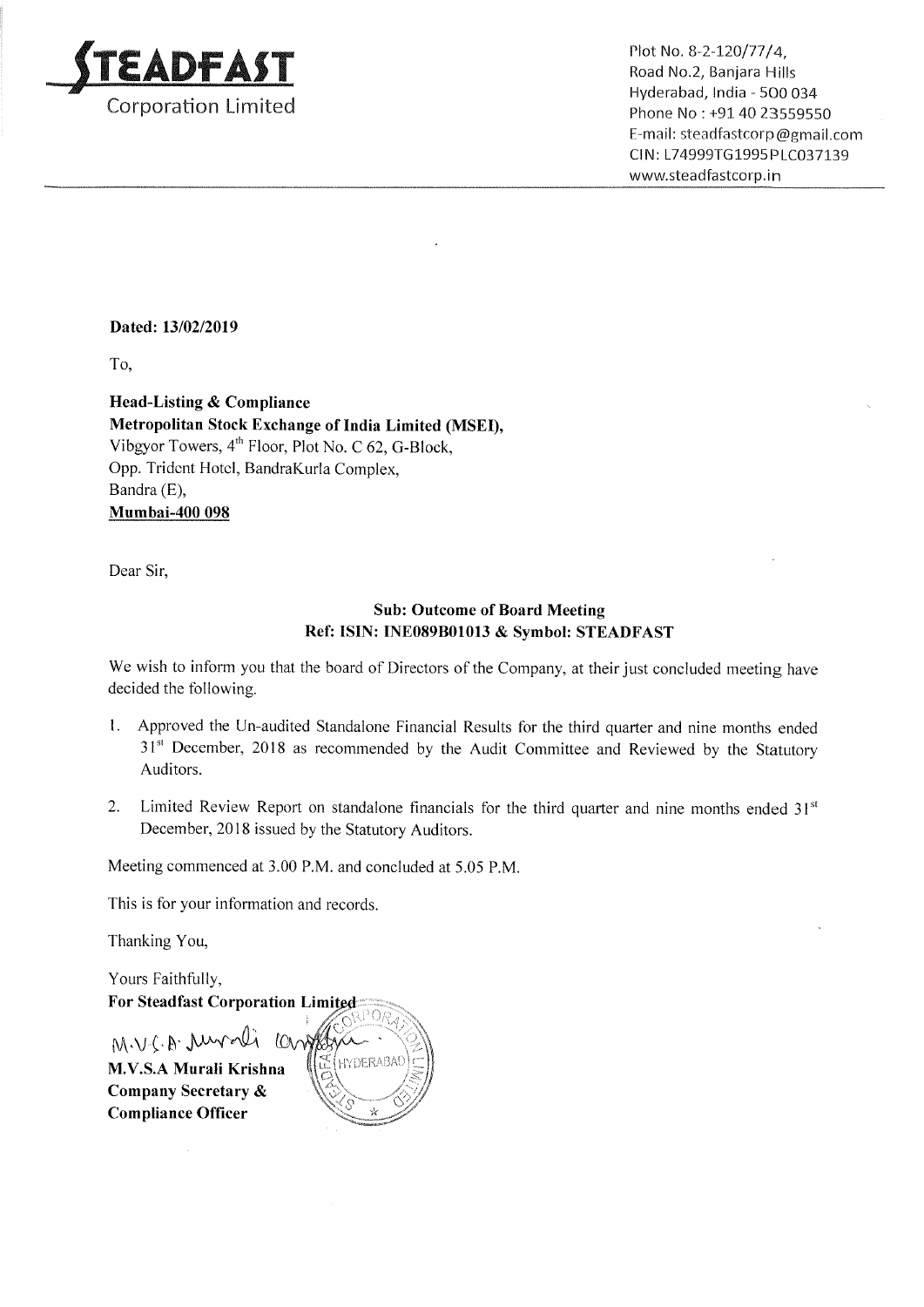

Plot No. 8-2—120/77/4, Road No.2, Banjara Hills Hyderabad, India — 500 034 Phone No : +91 40 23559550 Email: steadfastcorp@gma11.com CIN: L74999T61995PLC037139 www.steadfastcorp.in

| <b>STEADFAST CORPORATION LIMITED</b> |                                                                                                    |                            |                |                |                          |                |                          |
|--------------------------------------|----------------------------------------------------------------------------------------------------|----------------------------|----------------|----------------|--------------------------|----------------|--------------------------|
|                                      |                                                                                                    | CIN: L74999TG1995PLC037139 |                |                |                          |                |                          |
|                                      | Unaudited Ind-AS financial results for the Third Quarter and nine months ended 31st December, 2018 |                            |                |                |                          |                |                          |
|                                      |                                                                                                    |                            |                |                |                          |                | (Rs in Lakhs)            |
|                                      |                                                                                                    | <b>Quarter Ended</b>       |                |                | <b>Nine Month Ended</b>  |                | <b>Year Ended</b>        |
| S.No.                                | <b>Particulars</b>                                                                                 | 31.12.2018                 | 30.09.2018     | 31.12.2017     | 31.12.2018               | 31.12.2017     | 31.03.2018               |
|                                      |                                                                                                    | Unaudited                  | UnAudited      | Unaudited      | Unaudited                | Unaudited      | Audited                  |
|                                      |                                                                                                    |                            |                |                |                          |                |                          |
| $\mathbf{1}$                         | Income from operations                                                                             |                            |                |                |                          |                |                          |
|                                      | a) Income from operations                                                                          | 1.93                       | 2.33           | 3.02           | 7.04                     | 9.41           | 53.06                    |
|                                      | b) Other Income                                                                                    | 9.07                       | 17.73          | 10.50          | 37.50                    | 37.11          | 52.48                    |
|                                      | Total Income from operations (net)                                                                 | 11.00                      | 20.06          | 13.52          | 44.54                    | 46.52          | 105.54                   |
|                                      |                                                                                                    |                            |                |                |                          |                |                          |
| $\mathbf{2}$                         | <b>Expenses</b>                                                                                    |                            |                |                |                          |                |                          |
|                                      | a) Cost of material consumed                                                                       | 2.00                       | 1.68           | 0.78           | 3.92                     | 4.17           | 45.20                    |
|                                      | b) Purchase of Stock in trade                                                                      | ÷.                         |                | $\blacksquare$ | u.                       | $\sim$         | $\overline{\phantom{a}}$ |
|                                      | c) Changes in inventories                                                                          | $\mathbf{u}$               | $\sim$         | $\mathbf{r}$   | $\sim$                   | $\sim$         | $\sim$                   |
|                                      | d) Employee benefits expense                                                                       | 5.20                       | 5.25           | 5.56           | 16.21                    | 13.23          | 18.87                    |
|                                      | e) Finance Cost                                                                                    | (0.01)                     | 0.02           | 0.01           | 0.02                     | 0.01           | 0.03                     |
|                                      | f) Depreciation                                                                                    | 7.41                       | 7.19           | 5.78           | 21.56                    | 14.58          | 21.32                    |
|                                      | g) Other expenses                                                                                  | 1.78                       | 4.99           | 11.31          | 11.64                    | 22.00          | 30.50                    |
|                                      | <b>Total Expenses</b>                                                                              | 16.38                      | 19.13          | 23.44          | 53,35                    | 53.99          | 115.92                   |
| $\mathbf{3}$                         | Profit / (Loss) Before Tax                                                                         | (5.37)                     | 0.93           | (9.92)         | (8.80)                   | (7.47)         | (10.38)                  |
| $\overline{4}$                       | <b>Tax Expenses</b>                                                                                |                            | ÷.             |                |                          |                |                          |
|                                      | Current Tax                                                                                        | (0.18)                     | 0.18           | $\overline{a}$ |                          | $\bullet$      |                          |
|                                      | Deferred tax                                                                                       | (0.68)                     | 6.95           | $\sim$         | 6.27                     | $\overline{a}$ | (10.45)                  |
| 5                                    | Net Profit / (Loss) for the period                                                                 | (4.51)                     | (6.20)         | (9.92)         | (15.07)                  | (7.47)         | 0.07                     |
| 6                                    | Other comprehensive income                                                                         |                            |                |                |                          |                |                          |
|                                      | (i) Items that will not be reclassified to profit or loss<br>A                                     |                            | $\blacksquare$ | $\blacksquare$ | $\overline{\phantom{a}}$ | $\blacksquare$ | $\overline{\phantom{a}}$ |
|                                      | (ii) Income tax relating to items that will not be reclassified to profit                          |                            |                |                |                          |                |                          |
|                                      | or loss                                                                                            |                            |                |                | $\blacksquare$           |                | $\sim$                   |
|                                      | (i) Items that will be reclassified to profit or loss<br>B                                         | $\blacksquare$             | $\omega$       | $\blacksquare$ | $\blacksquare$           | $\blacksquare$ |                          |
|                                      | (ii) Income tax relating to items that will be reclassified to profit or                           |                            |                |                |                          |                |                          |
|                                      | loss                                                                                               | $\blacksquare$             |                |                | $\ddot{\phantom{0}}$     |                | $\tilde{\phantom{a}}$    |
|                                      | Total other comprehensive income, net of tax                                                       |                            |                |                |                          |                |                          |
| 8                                    | Total comprehensive income for the period                                                          | (4.51)                     | (6.20)         | (9.92)         | (15.07)                  | (7.47)         | 0.07                     |
|                                      | Paid-up Equity Share Capital (Rs.10/- per Equity Share)                                            | 713.10                     | 713.10         | 713.10         | 713.10                   | 713.10         | 713.10                   |
|                                      | Other Equity                                                                                       | $\blacksquare$             | $\overline{a}$ | $\overline{a}$ |                          | ä,             |                          |
| 9                                    | <b>Earning per Share</b>                                                                           |                            |                |                |                          |                |                          |
|                                      | a) Basic                                                                                           | (0.06)                     | (0.09)         | (0.14)         | (0.21)                   | (0.10)         | 0.001                    |
|                                      | b) Diluted                                                                                         | (0.06)                     | (0.09)         | (0.14)         | (0.21)                   | (0.10)         | 0.001                    |
|                                      |                                                                                                    |                            |                |                |                          |                |                          |

Notes :

1 The unaudited interim financial statements for the third quarter and nine months ended December 31, 2018 have been taken on record by the Board of Directors at its meeting held on 13th February, 2019. The information presented above is extracted from the unaudited interim financial statements. The interim financial statements are prepared in accordance with the Indian Accounting Standards (Ind-AS) as prescribed under Section <sup>133</sup> ofthe Companies Act. <sup>2013</sup> read with Rule <sup>3</sup> ofthe Companies (Indian Accounting Standards) Rules, <sup>2015</sup> and Companies (Indian Accounting Standards) Amendment Rules, 2016.

<sup>2</sup> Figures have been regrouped and rearranged wherever considered necessary in order to make them comparable with those of the current period.

3 The Company operates in a single segment and the results pertain to a single segment.<br>4 The Ind-AS financial results are reviewed by the statutory auditors of the company as

4 The Ind- AS financial results are reviewed by the statutory auditors of the company as per Regulation 33 SEBI (Listing obligations and disclosure) Regulations, 2015.<br>5 The Company has opted to submit the unaudited quarte

<sup>5</sup> The Company has opted to submit the unaudited quarterly / year to date financial results during Financial Year 2018-2019 on <sup>a</sup> standalone basis. The Company would submit audited standalone and consolidated financial year ending 31st March, 2019.

For Steadfast Corporation Limited<br> $\sqrt{\frac{1}{2}l\ln\frac{1}{2}}$ ~. *(115 | 63)*<br>Keesara Vivek Reddy (1968-1988)<br>Managing Director i <sup>A</sup> Place: Hyderabad Managing Director (field)<br>
Date: 13-02-2019 Director (field) and the managing Director (field) and the managing Director (field) and the managing Director (field) and the managing Director (field) and the  $\begin{bmatrix} 1 & 0 & 0 \\ 0 & 1 & 0 \end{bmatrix}$ <br>  $\begin{bmatrix} 0 & 0 \\ 0 & 1 \end{bmatrix}$ <br>  $\begin{bmatrix} 0 & 0 \\ 0 & 0 \end{bmatrix}$ <br>  $\begin{bmatrix} 0 & 0 \\ 0 & 1 \end{bmatrix}$ <br>  $\begin{bmatrix} 0 & 0 \\ 0 & 1 \end{bmatrix}$ <br>  $\begin{bmatrix} 0 & 0 \\ 0 & 1 \end{bmatrix}$ <br>  $\begin{bmatrix} 0 & 0 \\ 0 & 1 \end{bmatrix}$ <br>  $\begin{bmatrix} 0 & 0 \\ 0 & 1 \end{bmatrix}$ <br>